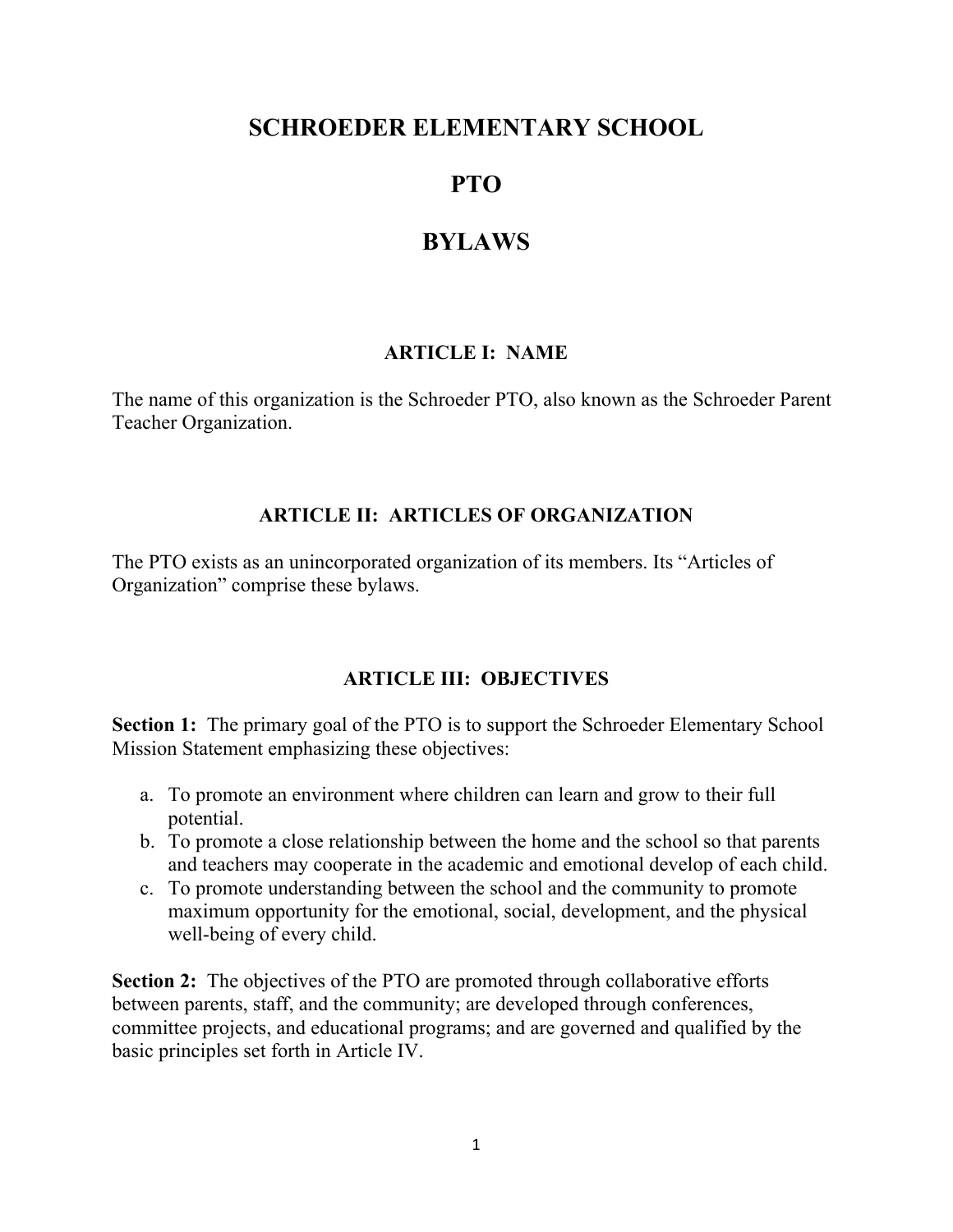### **ARTICLE IV: BASIC PRINCIPLES**

The following are basic principles of the PTO:

- a. The PTO shall be noncommercial, nonsectarian, and nonpartisan.
- b. The name of the PTO or the names of any members in their official capacities shall not be used in any connection with any partisan interest for any purpose not appropriately related to the promotion of the objectives of the PTO.
- c. The PTO shall remain neutral regarding legislation, issues, and elections. The PTO may encourage members as individuals to participate in the democratic process according to their own conscience.
- d. The PTO shall cooperate with schools to support the improvement of education in ways that will not interfere with the administration of the schools and/or personnel.
- e. The PTO may cooperate with other organizations and agencies concerned with child and youth welfare, but persons representing the PTO in such matters shall make no commitments that bind the PTO unless authorized by the PTO Board.

### **ARTICLE V: GENERAL MEMBERSHIP**

**Section 1:** Parents, legal guardians, and staff members of Schroeder Elementary School are members of the PTO subject only to compliance with the provisions of the bylaws. Membership in this organization shall be available without regard to race, color, creed, or national origin.

**Section 2:** Members of the PTO may attend PTO meetings and participate in discussions, vote at meetings, vote for elected officers of the PTO, serve in any of its elected or appointed board positions, and participate in the variety of activities sponsored by the PTO.

# **ARTICLE VI: PTO BOARD**

**Section 1:** The PTO Board shall consist of the Executive Board and Committee Chairpersons.

**Section 2:** Only those persons who have signified their consent to serve on the Board and have agreed to report their committee business at the scheduled meetings shall be eligible to be a Board Member.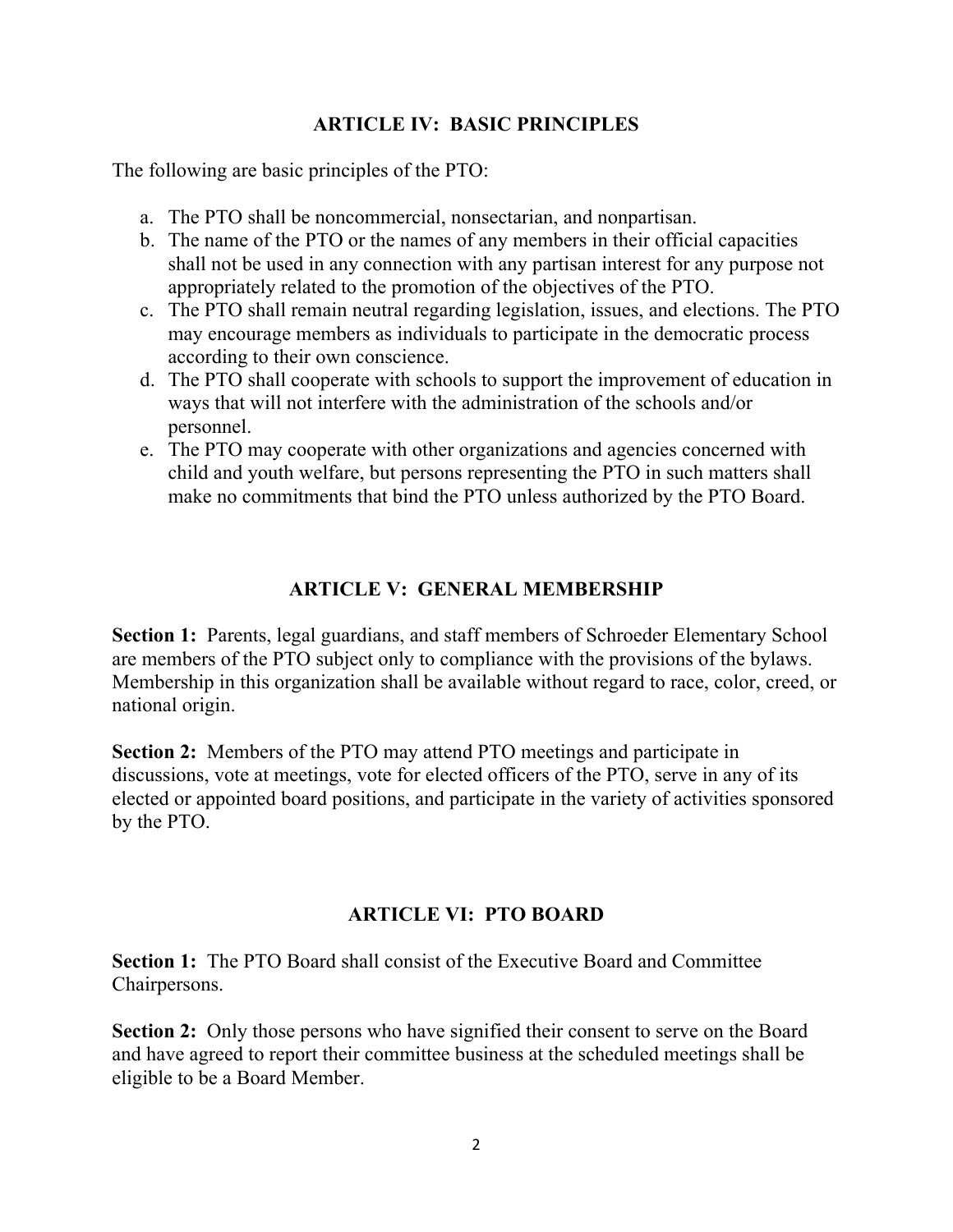**Section 3:** The duties of the PTO Board Members shall be:

- a. To transact the necessary business.
- b. To present a report of matters related to their particular committee at the PTO Meetings.
- c. To vote on PTO business and expenditures.
- d. To maintain a job description of their committee's annual responsibilities and activities.
- e. To encourage the ongoing participation of the Schroeder PTO membership in PTO activities.
- f. To participate in the process of determining the number of committee(s) and the number of chairperson(s) required to conduct the business of the PTO.

**Section 4:** Committee chairperson(s) shall volunteer, be recommended, or may be cochairs in order to encourage broad participation.

**Section 5:** The term of a committee chairperson(s) shall be one year and no longer than two years in any one position, excluding Enrichment. In the event that no replacement can be identified for a chairperson who has completed their term, that person may remain in their Board position.

**Section 6:** In the case of a committee chairperson vacancy, the Executive Board shall oversee the recruitment and selection of a replacement.

**Section 7:** The President shall be a member ex officio of all committees except the Nominating Committee.

# **ARTCILE VII: OFFICERS AND THEIR ELECTION**

#### **Section 1:**

- a. The elected officers of the PTO shall consist of a President, Vice President, Secretary, and Treasurer.
- b. All non-staff members are eligible to serve as officers. Nominees for President shall have the additional requirement of having served at least one year on the PTO Board.
- c. Officers shall be elected by ballot as specified in Article XI, Section 2b. Ballots shall be issued to all Executive Board PTO members.
- d. Officers, except the Treasurer, shall assume their official duties on the day following the last official school day. Elected officers accept their position for a period of one year.
- e. A person shall not be eligible to serve more than two consecutive terms in the same office. In the event that no replacement can be identified for an Executive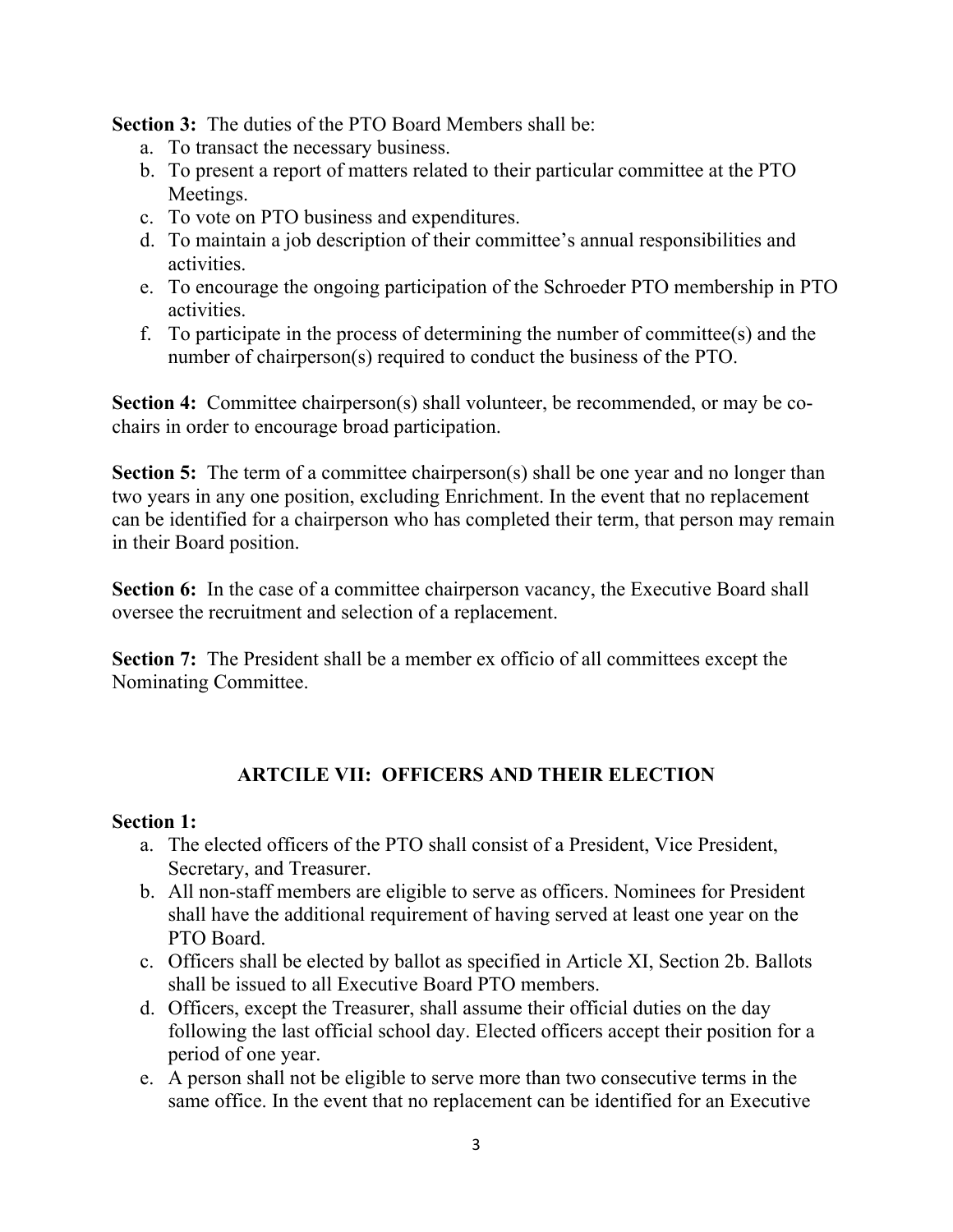Board member who has completed their term, that person may remain in their position for a third year with a majority vote by the Executive Board and general membership.

### **Section 2:**

- a. There shall be a Nominating Committee selected by the PTO Executive Board. This committee shall consist of one member form the PTO Board, one member from the General Membership, and one from the professional school staff.
- b. The Nominating Committee shall nominate at least one eligible person for each office to be filled. This slate shall be posted publicly at least three weeks prior to the election. Additional eligible candidates may be submitted by the General Membership to the Nominating Committee during this time.

### **Section 3:**

- a. In the case of the occurrence of a vacancy in an elected office, the Secretary, or other designated officer, shall accept candidates from the PTO Board roster.
- b. The vacancy shall be filled by majority vote of the remaining members of the Executive Board.
- c. The newly elected officer shall complete the term and be subject to the election process at the end of that term.
- d. The Secretary shall serve notice of the results of any election.

# **ARTICLE VIII: DUTIES OF ELECTED OFFICERS**

**Section 1:** The President shall preside at all meetings of the PTO Board and of the Executive Board and at PTO meetings; shall perform such other duties as may be prescribed in these bylaws or assigned to him/her by the PTO Board or by the Executive Board; and shall coordinate the work of the officers and committees of the organization in order that the objectives may be promoted.

**Section 2:** The Vice President(s) shall act as an assistant(s) to the President. The specific duties of the Vice President(s) shall be designated by the PTO Board.

**Section 3:** The Secretary shall record the minutes of all meetings of the PTO Board and of the Executive Board and shall perform such other duties as may be delegated to him/her.

**Section 4:** The Treasurer(s) shall have custody of all of the funds of the PTO Board; shall keep a full and accurate account of receipts and expenditures; and shall make disbursements in accordance with the approved budget or as authorized by the PTO Board and at other times when requested by the Executive Board; shall submit a full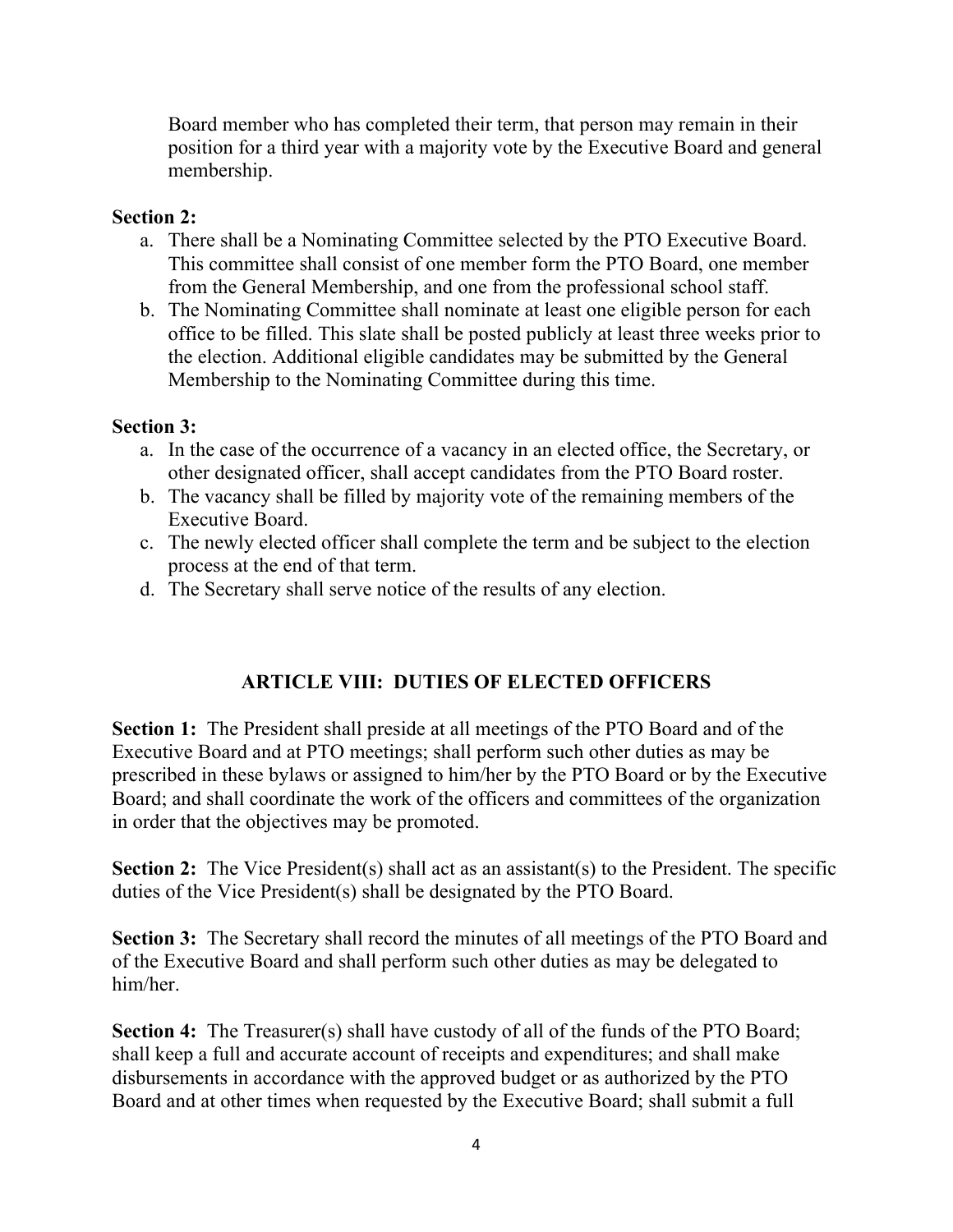report for the fiscal year. The Treasurer(s) shall be responsible for the maintenance of such books of account and records to conform to the requirements of these bylaws.

#### **Section 5:** All officers shall:

- a. Perform any additional duties delegated to them by the PTO Board.
- b. Deliver to their successors all official material on the day following the last official school day, excluding the Treasure who shall deliver all official material to the successor on the first day of August.

# **ARTICLE IX: EXECUTIVE BOARD**

**Section 1:** The Executive Board shall consist of the elected officers, most recent past PTO President (Advisor), the principal of the school, and a teacher representative.

**Section 2:** The duties of the Executive Board shall be:

- a. To transact business as may be referred to it by the PTO Board.
- b. To create appointed committees.
- c. To approve the plans of work of the PTO Board Committees.
- d. To present a report at regular meetings of the PTO Board.
- e. To appoint an auditor or an auditing committee to audit the Treasurer's accounts annually.
- f. To serve as a budget committee to prepare and submit a budget to the PTO Board for approval for the fiscal year.

**Section 3:** The meetings of the Board may be called by the President or by a majority of the members of the Executive Board.

# **ARTICLE X: MEETINGS**

**Section 1:** PTO Meetings shall be held regularly throughout the school year. All PTO members may attend and participate in discussion and vote on business. Lectures, presenters, and guests who are not Schroeder PTO members shall give notice to the Executive Board at least three days prior to attending a meeting. A quorum shall consist of a majority of the PTO Board positions represented.

**Section 2:** PTO Board Meetings shall be held as designated by the Executive Board and shall be attended by the PTO Board and guests. All in attendance may participate in discussion; and vote on business. A quorum shall consist of a majority of the PTO Board positions represented.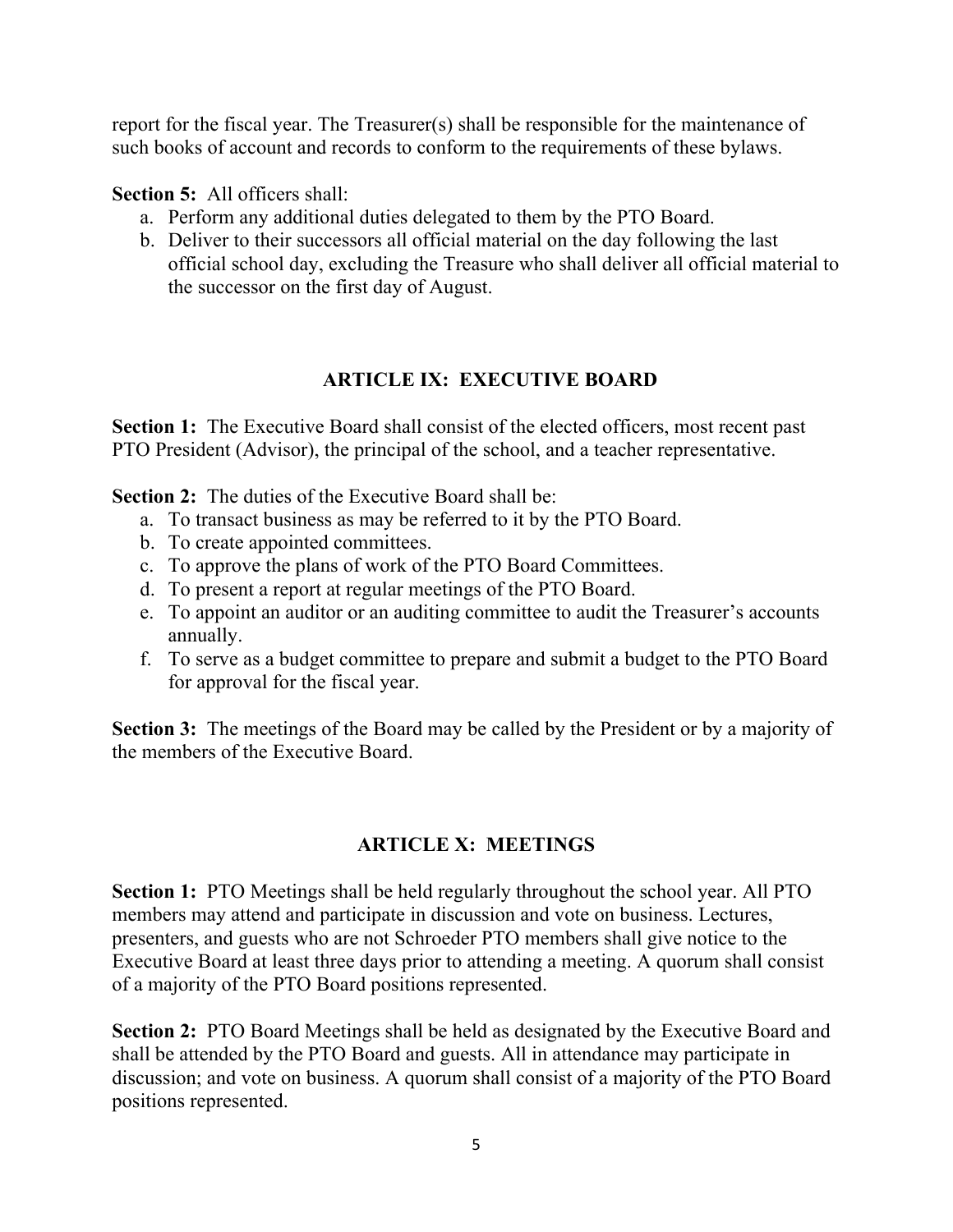**Section 3:** Executive Board Meetings may be called by the President or by a majority of the members of the Executive Board.

**Section 4:** The Secretary shall give no less than three days notice for the above meeting.

#### **ARTICLE XI: PARLIAMENTARY AUTHORITY**

**Section 1:** Robert's Rules of Order shall govern the organization in all cases in which they are applicable and in which they are not in conflict with these bylaws.

**Section 2:** The President shall call for a vote in matters requiring a consensus. The voting can take place in the following ways:

- a. Show of Hands Members shall raise their hands in approval or disapproval of an issue.
- b. General Ballot Prepared ballots shall be distributed to members who shall cast their vote and return that ballot for tabulation. Officers shall be elected in this manner.
- c. Anonymous Ballot Each member shall submit their vote in writing and the results shall be tabulated by the President or designated PTO Board member. Any PTO Board member may request an anonymous ballot.

**Section 3:** A majority of the vote shall carry a decision. The President shall vote only in the case of a tie.

#### **ARTICLE XII: FISCAL YEAR**

The fiscal year of the organization shall begin on July 1 and end on the following June 30.

#### **ARTICLE XIII: AMENDMENTS**

**Section 1:** These bylaws may be amended by a majority vote of the members provided that notice of the proposed amendment(s) shall be given at the previous PTO Meeting.